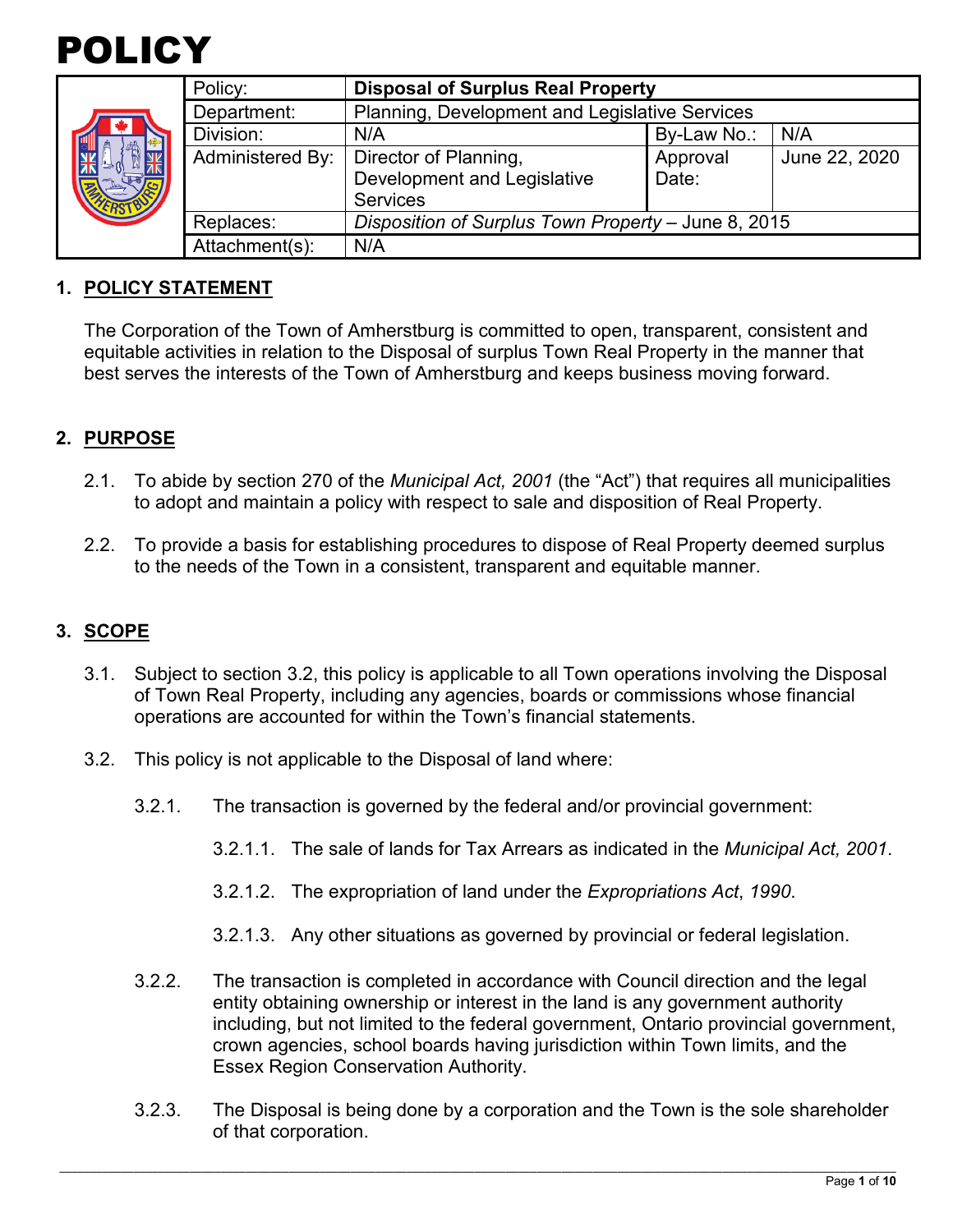- 3.2.4. The Town is transferring Real Property to a corporation in which the Town is the sole shareholder and the transaction is completed in accordance with Council direction.
- 3.2.5. The property is deemed to be a Special Project and the transaction is completed in accordance with Council direction.
- 3.2.6. A closed alley, closed road, road allowance or right-of-way is conveyed to an abutting property owner(s) and the transaction is completed with Council direction and as outlined in the Provision of Notice to the Public Policy.
- 3.2.7. The transaction involves other land interests and it is completed in accordance with Council direction or other approved by-laws or policies.
- 3.2.8. Other agreements authorized by Council, such as a development agreement.
- 3.3. This policy shall be reviewed every five (5) years from the date it becomes effective, and/or sooner at the discretion of the CAO or designate.

# **4. DEFINITIONS**

- 4.1. **Agreement** means a legal document that binds the Corporation of the Town of Amherstburg and all other parties, subject to the provisions of the contract.
- 4.2. **Appraisal** is a written opinion of the fair market value of the surplus property land and may include a letter of opinion.
- 4.3. **Disposal** is the sale, exchange for other lands or the lease for a specified term any portion of the Town's surplus Real Property. A Disposal does not include the granting of an easement or a right-of-way.
- 4.4. **Execute** means to legally bind the Corporation of the Town of Amherstburg to the terms and conditions defined within an agreement by applying signatures of designated signing authorities of all parties named in the agreement and the corporate seal (if applicable).
- 4.5. **Expression of Interest (EOI)** means a situation where vendors are solicited by the Town to advise of their ability or desire to undertake Town projects. This is not to obtain costs for services.
- 4.6. **Market Value** means the most probable price which a property should bring in a competitive and open market as of a specified date under all conditions requisite to a fair sale, the buyer and seller each acting prudently, knowledgeably and in their own best interests and assuming the price is not affected by undue stimulus.
- 4.7. **Non-Viable Real Property** means surplus Real Property for which a building permit cannot be granted because it is either landlocked, or because it is of insufficient size and shape to permit development unless developed in conjunction with abutting land.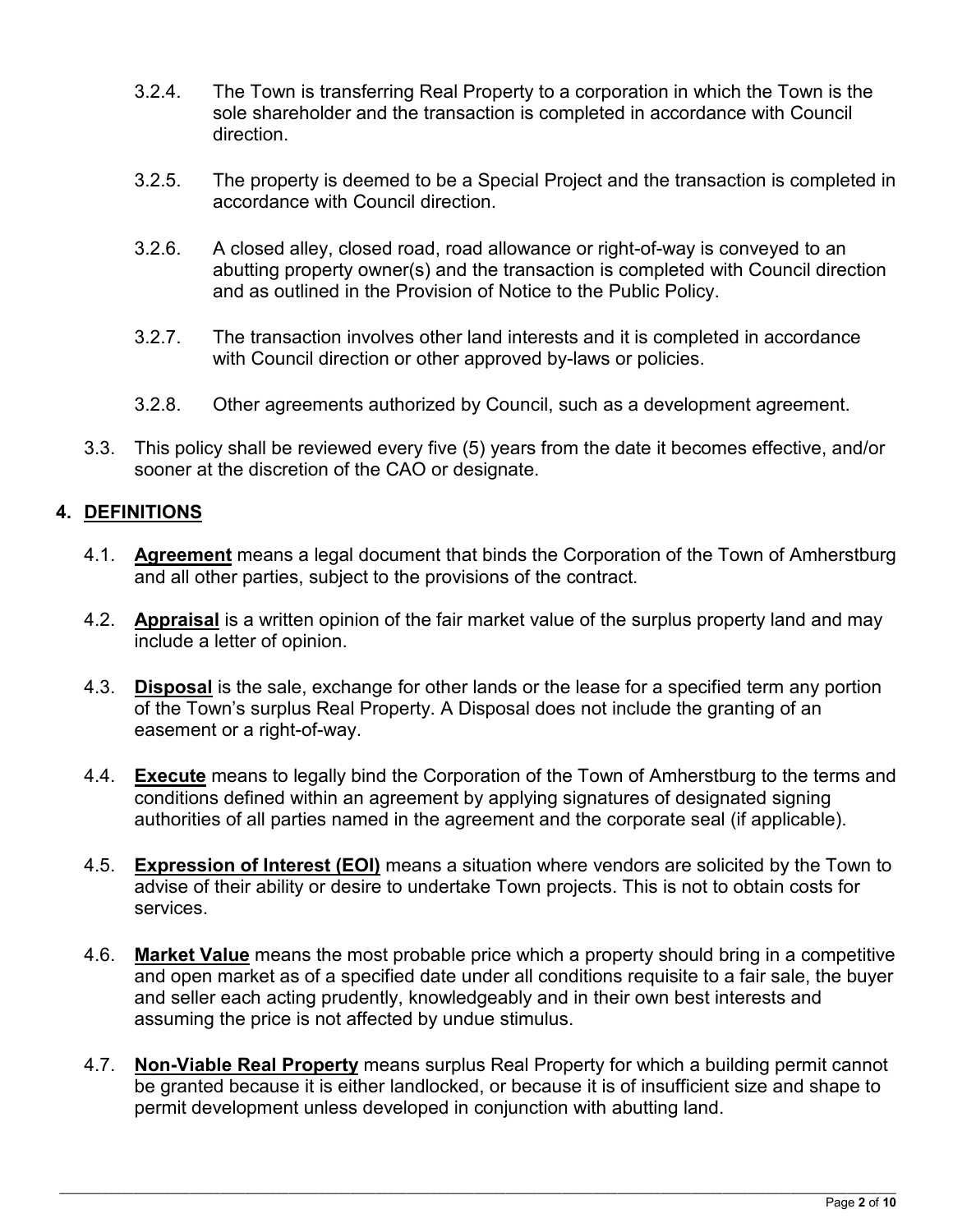- 4.8. **Notice** means the notification provided to the public in accordance with the provisions of this policy.
- 4.9. **Other Land Interests** is the granting of an interest in land that is not a disposal, such as easements, leases, encroachments, etc.
- 4.10. **Real Property** means land and buildings which are owned by the Town of Amherstburg, including Viable and Non-Viable property.
- 4.11. **Sale** means an agreement to purchase property for an agreed upon sum of money or declared equivalent in exchange for title to the property.
- 4.12. **Special Project** means Real Property to be used for development or other opportunity, as determined by Council.
- 4.13. **Surplus Property** means Real Property located in the Town of Amherstburg and owned by or for the benefit of the Town for which Council has determined that the disposition of the said land is in the best interests of the Town after a consideration of all relevant circumstances, including, but not limited to, the current and future programs and operational requirements of the Town.
- 4.14. **Viable Real Property** means a parcel of land which, on its own, would be eligible for a building permit.

Common definitions, acronyms, and terms are available in the Glossary located on the Town's Policies webpage.

## **5. INTERPRETATIONS**

- 5.1. Any reference in this policy to any statute or any section of a statute shall, unless expressly stated, be deemed to be reference to the statute as amended, restated or re-enacted from time to time. Any references to a by-law or Town policy shall be deemed to be a reference to the most recent passed policy or by-law and any replacements thereto.
- 5.2. All dollars in this document are expressed in Canadian Dollars.
- 5.3. All solicitations and processes under this Policy shall be conducted in English.

## **6. GENERAL CONDITIONS**

## 6.1. **Council Privilege**

- 6.1.1. Council reserves the right to refuse, in its sole discretion, any submission to purchase any property or part thereof, regardless of whether the applicant has met all requirements herein.
- 6.1.2. Council reserves the right to adjust the Disposal price where, in the opinion of Council, it is in the best interests of the Town to do so.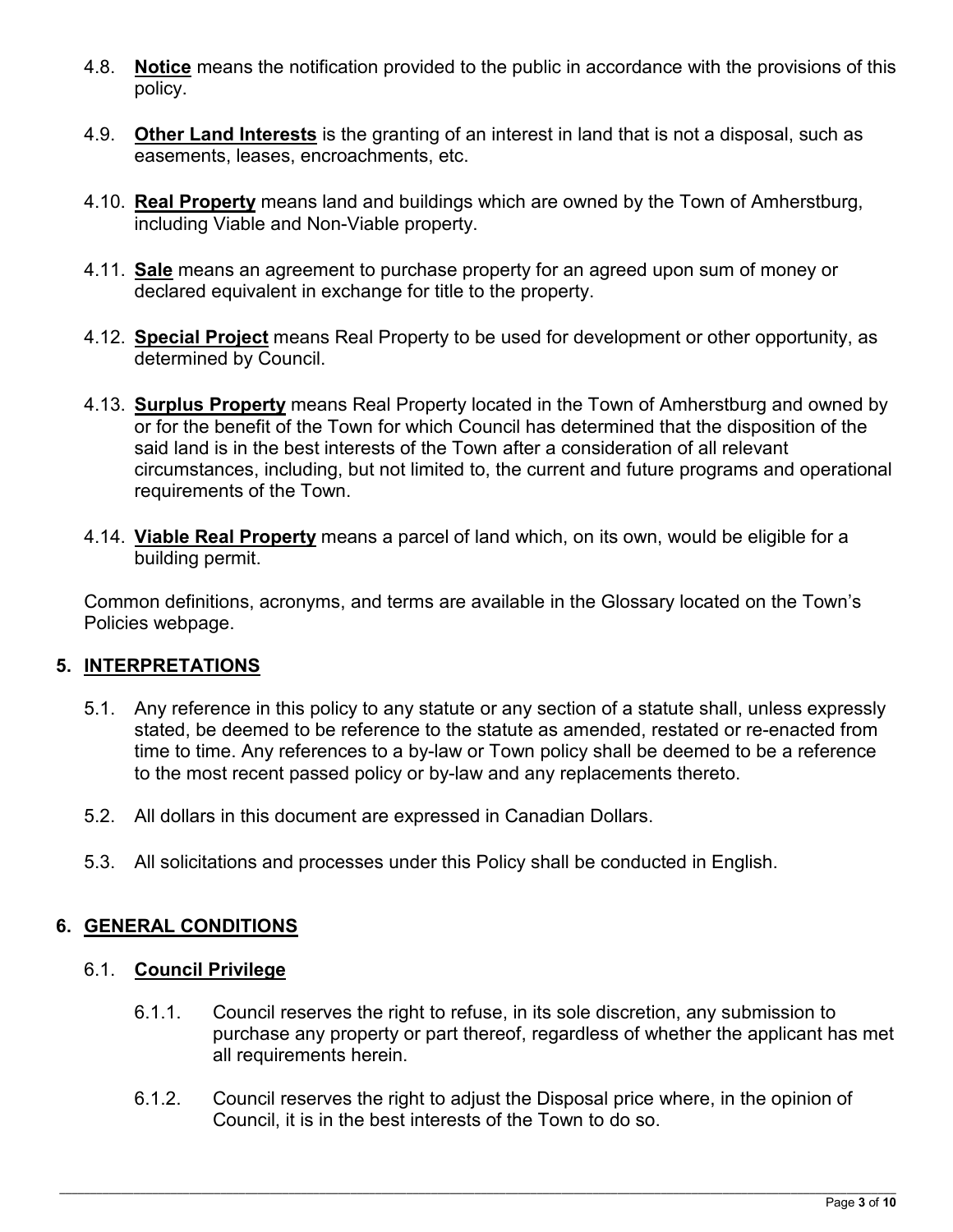- 6.1.3. Council reserves the authority to waive any section of this policy.
- 6.1.4. Council may delegate its authority, by way of resolution, to the Chief Administrative Officer in regard to this policy.

## 6.2. **Standardization**

- 6.2.1. It will be the policy of the Town of Amherstburg, wherever possible, to standardize the Disposal of Surplus Real Property to allow for the Town to:
	- 6.2.1.1. Divest itself from Real Property with little to no value to the Town.
	- 6.2.1.2. Maximize asset potential.
	- 6.2.1.3. Reduce risk or liability to the Town.
	- 6.2.1.4. Promote growth and development within the Town of Amherstburg.
	- 6.2.1.5. Institute fair and competitive bidding on Real Property.
	- 6.2.1.6. Apply a consistent and streamlined process with regard to the Disposal of Real Property.

#### 6.3. **Declaration of Surplus Property**

- 6.3.1. The Director of Planning, Development and Legislative Services or designate shall ensure that all utilities and third-parties who have infrastructure, or other assets, located on the subject Real Property are consulted, prior to the Real Property being declared Surplus.
- 6.3.2. The Director of Planning, Development and Legislative Services, or designate shall obtain comments from Town departments regarding the resulting effects on operations prior to the subject Real Property being declared Surplus.
- 6.3.3. Prior to the Disposal of Real Property, Council shall declare the property surplus by official resolution at a public meeting of Council.

## 6.4. **Notifications**

- 6.4.1. Notification of the intention to dispose of Real Property shall be provided to the public in the local newspaper and/or the Town's website for a period of not less than one week.
- 6.4.2. Notice may not be provided if the Disposal of Real Property is for a land exchange. This will be determined and approved by the CAO.
- 6.4.3. If the Town was provided an Expression of Interest to purchase Real Property, subject to the approval of Council, the Disposal of the subject Real Property may be conducted through direct negotiation with the potential buyer and public notice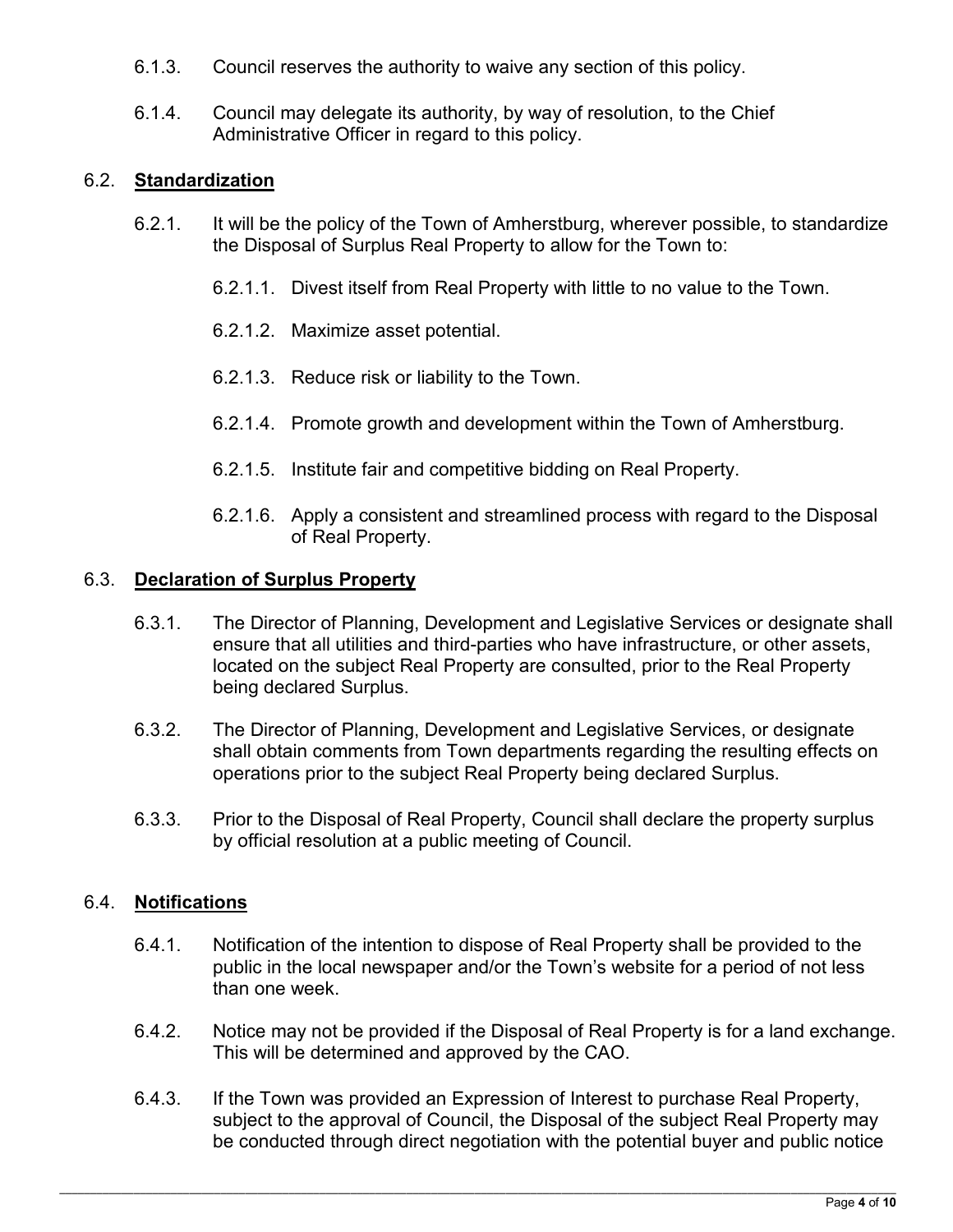of the intent to dispose of the subject Real Property will not be provided. (See Section 6.8.2.3)

### 6.5. **Property Values**

- 6.5.1. Prior to the negotiation of a Disposal of Viable Real Property, an Appraisal shall be obtained.
- 6.5.2. Disposal of Viable Real Property will be at the appraised value, or equivalent consideration, plus costs as shown below in section 6.13.1 unless Council directs otherwise.
- 6.5.3. Non-Viable Real Property which cannot be rendered viable by means of a consent under the *Planning Act*, regardless of location, will be valued at \$1.00.
- 6.5.4. Non-Viable Real Property which can be rendered viable by means of consent under the *Planning Act* will be sold at appraised Market Value or equivalent consideration plus costs as shown below in section 6.13.1, unless Council directs otherwise.

### 6.6. **Appraisals**

- 6.6.1. Appraisals will be prepared by one of the following:
	- 6.6.1.1. An independent qualified appraiser who may be a registered member in good standing of the Appraisal Institute of Canada.
	- 6.6.1.2. A real estate brokerage firm or an independent real estate agent.
	- 6.6.1.3. Any other person deemed by the CAO to be qualified for this purpose, including a qualified land assessor in the Province of Ontario.
- 6.6.2. The acquisition of professional services to provide Real Property appraisals shall be conducted in accordance with the Town's *Procurement Policy*.

#### 6.7. **Land Surveys**

6.7.1. Before the Disposal of any Real Property, the Town shall obtain or require a survey of the land from an independent surveyor in accordance with the laws of the Province of Ontario. The acquisition of professional services to provide land surveys shall be conducted in accordance with the Town's *Procurement Policy*. The CAO may waive this requirement if an existing survey is available.

#### 6.8. **Methods of Disposal**

#### 6.8.1. **Public Advertisement**

6.8.1.1. Subject to direction from Council, Viable Real Property will be listed by a real estate brokerage firm or independent real estate agent retained by the Town for Real Property transactions. The retention of real estate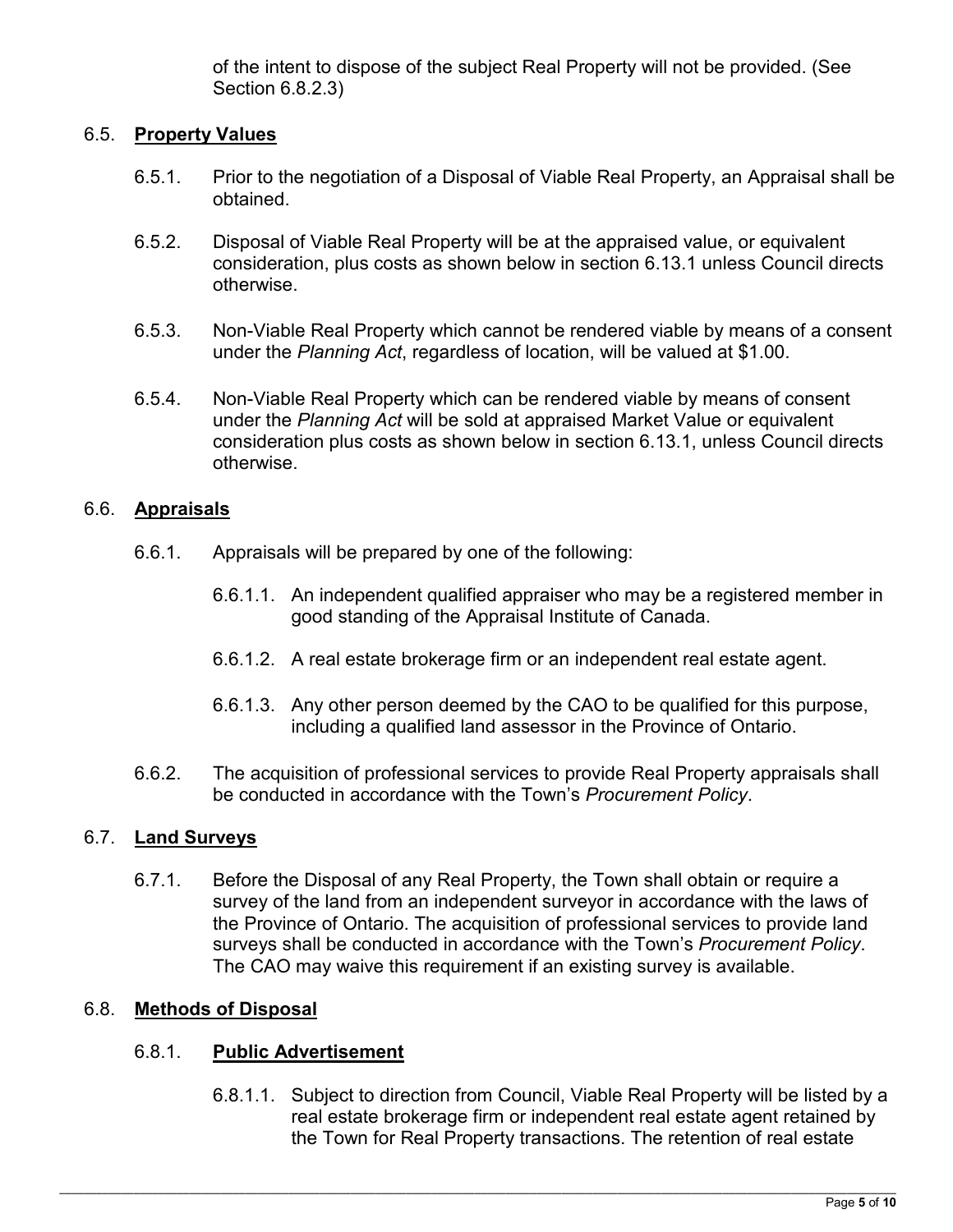brokers or agents to dispose of Viable Real Property shall be conducted in accordance with the Town's *Procurement Policy*.

6.8.1.2. All Viable Real Property will be marketed for a period of at least ten business days prior to the review and consideration of any offer to purchase, except as otherwise provided in this policy.

## 6.8.2. **Direct Negotiation**

- 6.8.2.1. Viable Real Property or Non-Viable Real Property which can be rendered viable by means of a consent under the *Planning Act*, may be sold directly to the abutting property owner(s). If more than one abutting property owner wishes to acquire the Real Property, the Director of Planning, Development and Legislative Services or designate will contact the abutting owners to determine whether a consensus can be arrived at in splitting the property among interested abutting owners. In the event that a consensus cannot be arrived at, all interested abutting owners will be requested to provide the Town with an offer for the entire Real Property.
- 6.8.2.2. Non-Viable Real Property which cannot be rendered viable by means of consent under the *Planning Act* may be sold directly to the abutting property owner(s) for lot consolidation purposes. Sale of this type of property will be done for no less than on a full cost-recovery basis, including, but not limited to, consulting fees, legal fees, disbursements, advertising, improvements and administrative costs. If more than one abutting property owner wishes to acquire the Non-Viable Real Property, the Director of Planning, Development and Legislative Services or designate will contact the abutting owners to determine whether a consensus can be arrived at in splitting the Non-Viable Real Property and costs among interested abutting owners. In the event that a consensus cannot be arrived at, all interested abutting owners will be requested to provide the Town with an offer for the entire Non-Viable Real Property.
- 6.8.2.3. If the Town receives an Expression of Interest to purchase Real Property, the Town may directly negotiate the sale of said property with the potential buyer upon Council's approval.
- 6.8.3. The Town reserves the right to dispose of Real Property by way of tender or request for quotation, if it has been deemed by the CAO to be in the best interests of the Town to do so.
- 6.8.4. The Director of Planning, Development and Legislative Services will confirm whether there is any right for a former owner to repurchase the Real Property under the *Expropriations Act* and advise Council of same by way of Council report.

#### 6.9. **Real Property Transactions**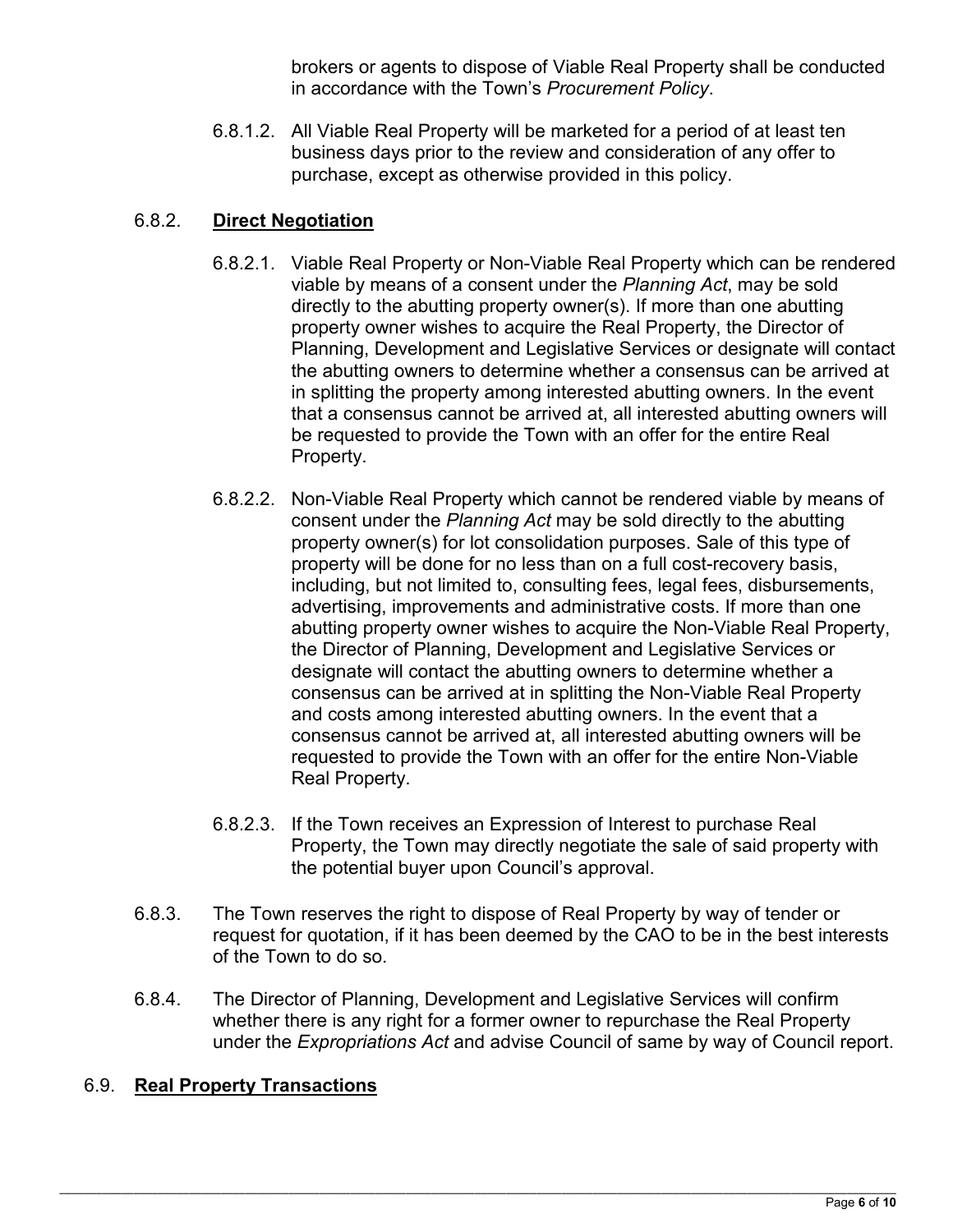- 6.9.1. Disposals will be done in a manner consistent with accepted conveyancing practices, and in accordance with all applicable federal and provincial legislation and municipal by-laws and policies.
- 6.9.2. The Director of Planning, Development and Legislative Services, or designate, has the authority to extend or abridge the closing date or extend or abridge the timeframes on any conditions previously approved by Council on any disposal provided such extension or abridgement does not change the intent of the approved disposal.

## 6.10. **Unserviced Real Property**

- 6.10.1. Real Property located in areas without municipal services will be retained by the Town until such time as services are available, except as provided in 6.10.2.
- 6.10.2. In the event of a special circumstance involving the potential disposition of unserviced Real Property, the CAO or Director of Planning, Development and Legislative Services will bring the issue to Council for its consideration.

### 6.11. **Heritage Properties**

6.11.1. There will be no Disposal of Real Property under Part IV or Part V of the Ontario Heritage Act (a "Heritage Property") without Council approval. The local Heritage Committee will be consulted of any Heritage Property being made available for sale prior to Council consideration.

#### 6.12. **Disposal Price**

- 6.12.1. A minimum Disposal price shall be determined by the Director of Planning, Development and Legislative Services or designate based on either \$1,00 plus the estimated costs or the appraised value plus estimated costs incurred by the Town to dispose of the surplus Real Property. Costs may include but are not limited to the cost of; an Appraisal, survey, plans, studies, reports, legal fees, disbursements, consulting fees, advertising, improvements, and administrative fees.
- 6.12.2. The approved Disposal price shall not be lower than the minimum Disposal price unless Council determines that it is in the best interest of the Town to do so.

#### 6.13. **Offers of Purchase**

- 6.13.1. All offers to purchase Real Property from the Town by means of an Agreement of Purchase and Sale must be accompanied by a deposit in an amount determined by the Director of Planning, Development and Legislative Services or designate and shall be the greater of \$1,000 or 5% of the offered purchase price.
- 6.13.2. Unless otherwise directed by Council, all Disposals will be on a cash basis. If the Chief Administrative Officer is of the opinion that exceptional and specific circumstances exist that would warrant consideration of a Disposal on something other than a cash basis this will be presented to Council for consideration.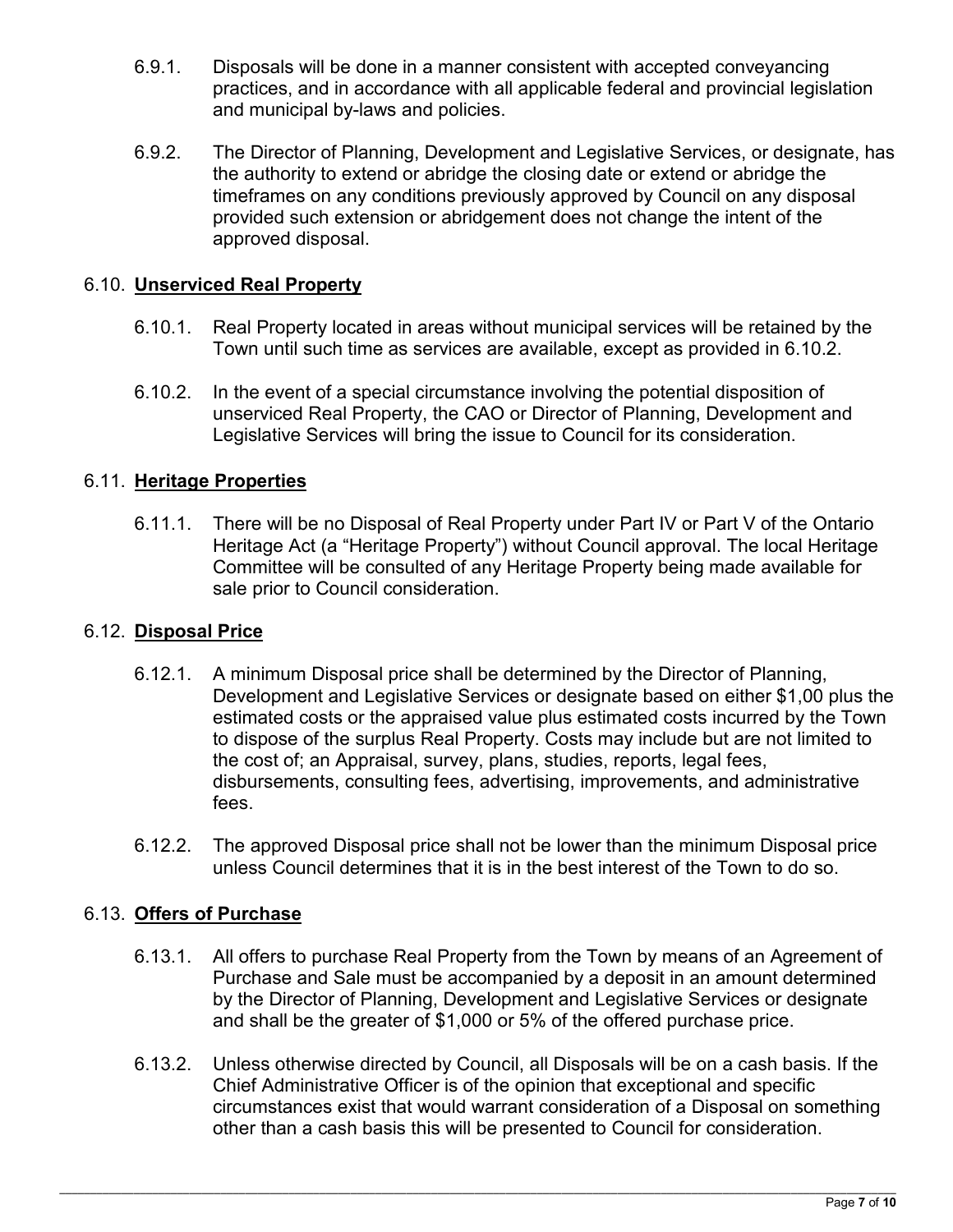## 6.14. **Financial Responsibilities**

- 6.14.1. The purchaser shall be responsible for all costs incurred by the Town attributable to the sale of the subject property. These costs include, but are not limited to the costs of; surveys, plans, studies, report costs, Appraisals, consulting fees, legal fees, disbursements, advertising, improvements and administrative fees.
- 6.14.2. Should expenses be incurred by the Town for the intention of the Disposal of Real Property, but efforts do not result in a Disposal, the expenses shall be reported to Council along with a recommendation on funding the costs.
- 6.14.3. All proceeds from the Disposal of Real Property shall be deposited into the applicable Lifecycle Reserve or other reserve/reserve fund in accordance with Town Policy, third party agreements and/or legislation.

### 6.15. **Reporting**

- 6.15.1. When Council is presented with a report considering the declaration of Real Property to be surplus, the report shall include at a minimum:
	- 6.15.1.1. A description, location and sketch of the subject Real Property and its current uses.
	- 6.15.1.2. The reason why the Real Property should be declared surplus to the Town's needs.
	- 6.15.1.3. Associated risk with selling/not selling the Real Property.
	- 6.15.1.4. Persons, corporations, authorities, local boards and bodies that should be contacted and notice given (other than general public notice).
	- 6.15.1.5. Whether an Expression of Interest has been provided for the subject Real Property and details provided therein.
	- 6.15.1.6. Recommendations as to the method of Disposal.
	- 6.15.1.7. Recommendations to terms and conditions of a potential Disposal.
- 6.15.2. When Council is presented with a report to consider an offer to purchase Real Property from the Town, the report shall include at a minimum:
	- 6.15.2.1. A summary of the process used to offer the Real Property for Disposal and results thereof.
	- 6.15.2.2. The potential purchaser and offered price for the subject Real Property.
	- 6.15.2.3. Proposed future use of the Real Property.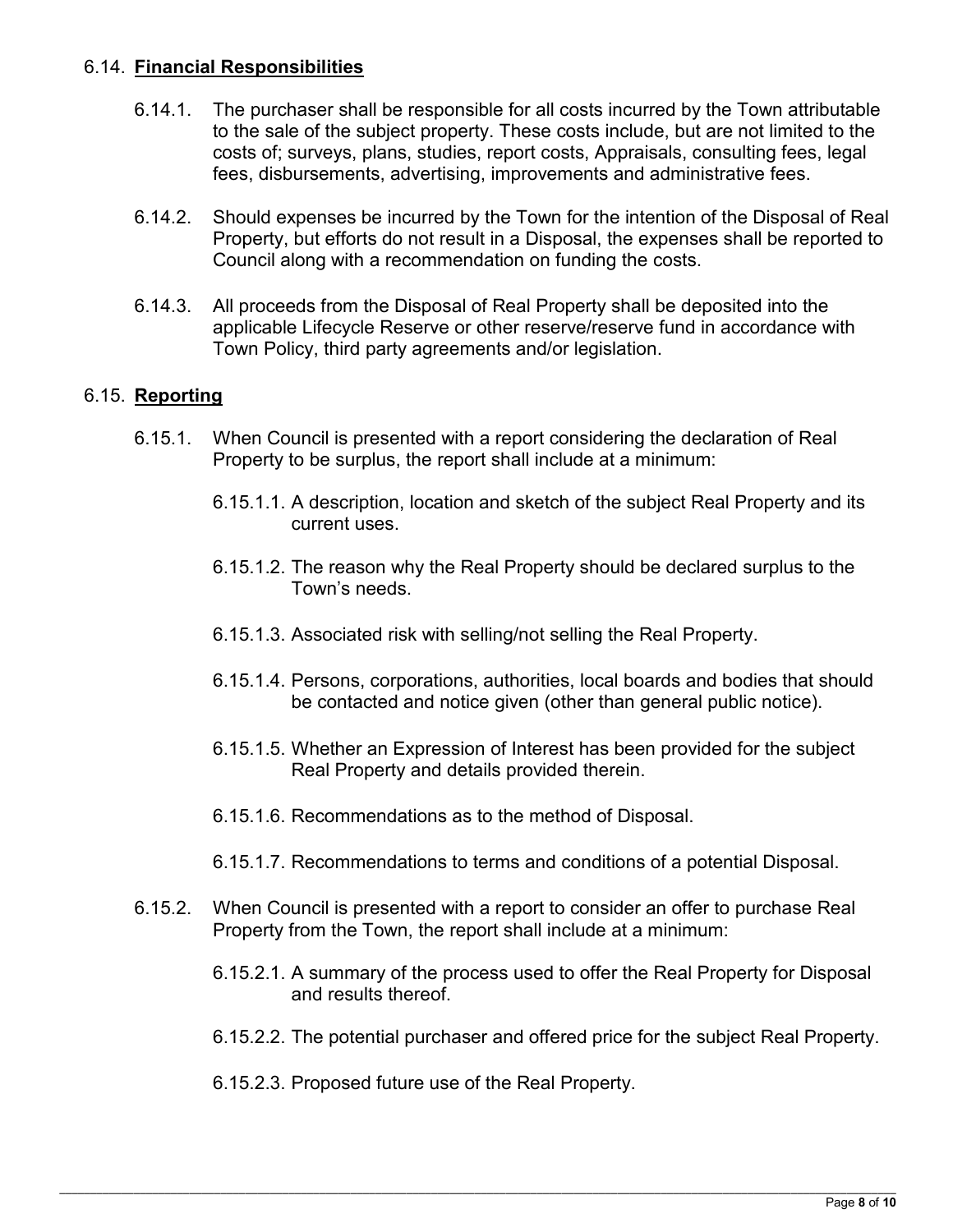- 6.15.3. Discussions regarding the Disposal of Real Property may be held in a closed incamera session of Council as defined in the *Municipal Act, 2001,* as determined by the Clerk.
- 6.15.4. Any decisions to be made by Council as a result of closed session discussions regarding the Disposal of Real Property in a closed session shall be reported out in a public session by official resolution.
- 6.16. Authorizing By-law
	- 6.16.1. Any Disposal of Real Property shall be ratified by a By-law authorizing the sale.

### **7. RESPONSIBILITIES**

- 7.1. **Council** has the authority and responsibility to:
	- 7.1.1. Refuse any submission to purchase any Real Property or part thereof.
	- 7.1.2. Delegate their authority, by way of resolution, to the CAO in regard to this policy as they see fit.
	- 7.1.3. Declare Real Property Surplus by official resolution at a public meeting of Council prior to the Disposal of Real Property.
	- 7.1.4. Approve offers of purchase and sale.
	- 7.1.5. Consider the potential Disposal of unserviced Real Property as recommended.
	- 7.1.6. Consider the potential Disposal of parkland or natural environment areas as recommended.
	- 7.1.7. Consult with the Heritage Committee regarding the Disposal of Heritage Property and approve or disallow the same, where applicable.
	- 7.1.8. Waive any section of this policy.
- 7.2. The **CAO** has the authority and responsibility to:
	- 7.2.1. Act in a manner in which Council is responsible in regard to this policy if said authority has been officially delegated by Council.
	- 7.2.2. Determine if public notice of the intent to sell Real Property is required on a caseby-case basis.
	- 7.2.3. Deem that the Disposal of any Real Property shall be conducted by way of tender or quotation if it is in the best interests of the Town to do so.
- 7.3. The **Senior Management Team** has the authority and responsibility to: